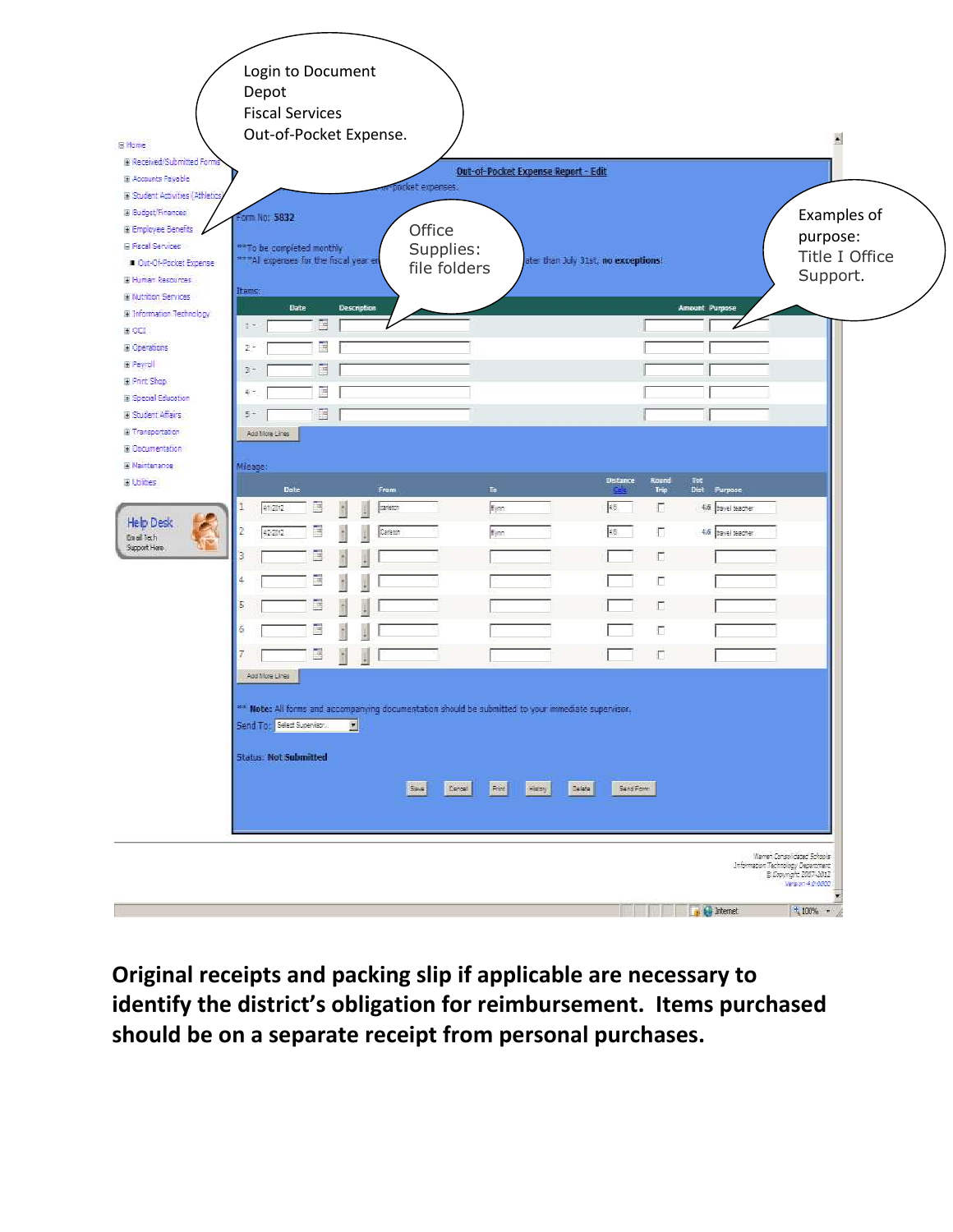Out of Pocket Expense Forms are found in the Document Repository.

Login using your Novell User Name and Password

Expand Fiscal Services clicking the box with the +sign Select Out of Pocket Expense Select Add New Form

Important Note:

This expense report is strictly for out-of-pocket expenses.

\*\*To be completed monthly

\*\*\*All expenses for the fiscal year ending June 30th must be submitted no later than July 31st, **no exceptions**!

Complete the form.

A mileage table for the district and some frequently visited locations has been created to automatically calculate mileage and the round trip box must be selected for proper compensation. If your destination is not part of this table, submit a map quest report to use as verification for the mileage reimbursement submitted.

\*\* **Note:** All forms and accompanying documentation should (must) be submitted to your immediate supervisor (or to the instructed supervisor). Authorization cannot occur without this documentation. \*\*All documentation will be submitted to the Business office on a monthly basis\*\*.

Select the name of the supervisor to send the form to and acknowledge the below statement. Note: Administrators submitting a form for reimbursement will use the approve button.

## Send Form

## **I have verified all expenditures. All expenditures include complete and accurate documentation.**

Any Fraudulant Activity will result in disciplinary action up to and including dismissal. Any non-verified expenses will not be reimbursed.

Are you sure?



If a conflict screen appears type in an explanation in the box provided on the screen and select acknowledge. A conflict screen appears, if a request from a prior submitted form has the same date. If cancel is selected, the form has not been sent to the selected supervisor. If this is a duplicate form select cancel and delete the duplicate form.

Payment follows the payroll schedule. Forms that are authorized one week before a pay date are typically included on the payroll check.

**Note: The amount of the out-of-pocket expense is considered a reimbursement and is not taxed nor is this recognized as income earned by the Office of Retirement Services.**